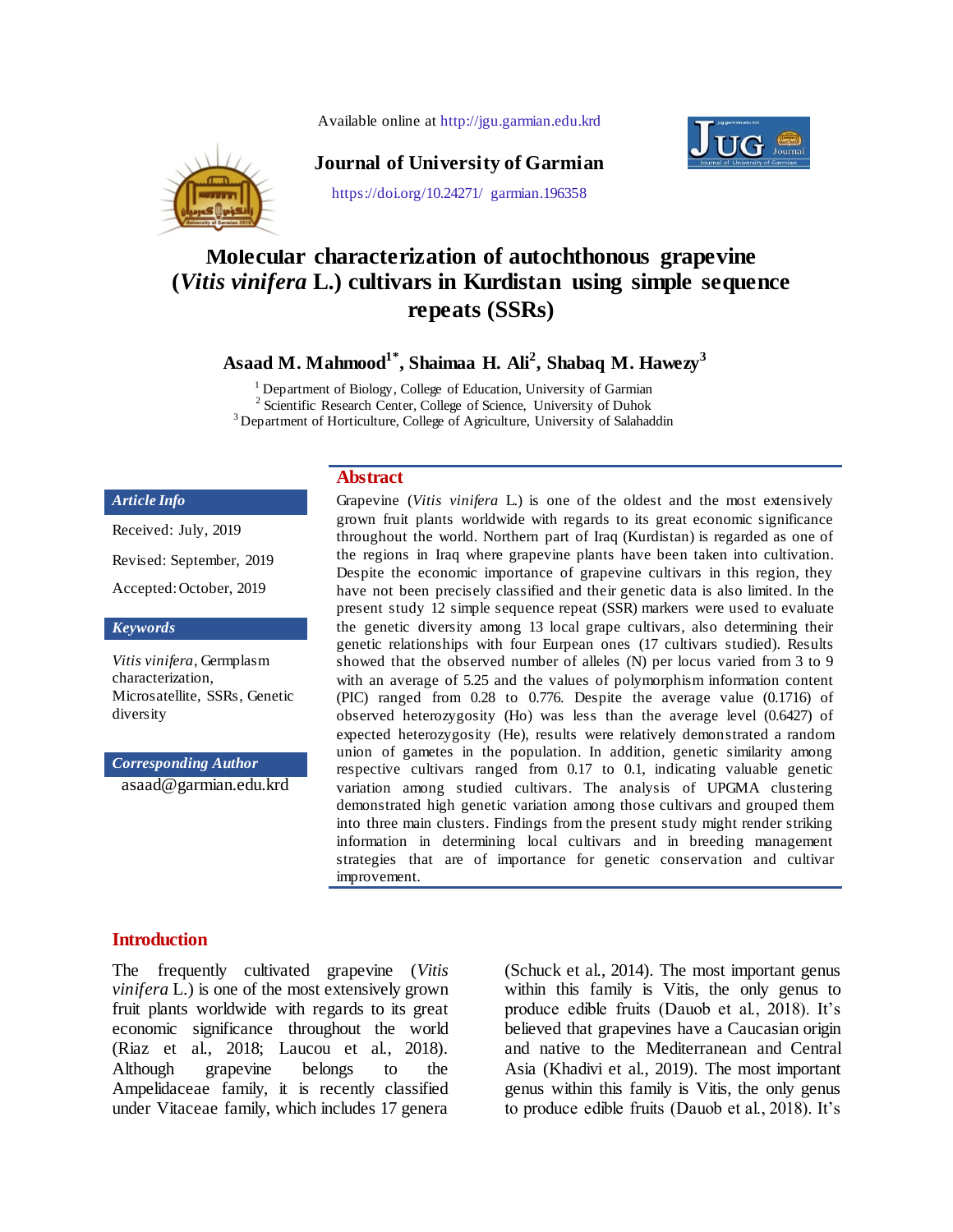believed that grapevines have a Caucasian origin and native to the Mediterranean and Central Asia (Khadivi et al., 2019; Dauob et al., 2018). The cultivated grapevine (*Vitis vinifera* L.) has a long history of domestication and the Caucasian regions are believed to be within the primary center of this domestication (Rao et al., 2014; Khadivi et al., 2019). Then, the ancestor of cultivated grapevines has spread over the continents including Asia. Then, the ancestor of cultivated grapevines has spread over the continents including Asia (Dauob et al., 2018).

Currently, more than 9600 cultivars of the grape have been documented with almost 16,000 primitive names listed in the Vitis International Variety Catalogue. Several cultivars are difficult to be distinguished morphologically (Rao et al., 2014). The accurate discrimination and  $2014$ ). The accurate discrimination distinguishing of morphologically similar varieties/cultivars are difficult, which might lead to cultivar homonyms and/or synonyms (Nagaty and El-Din, 2011). Molecular techniques have been greatly solved such problems, which provide accurate and reliable identification of closely related genotypes (Basheer-Salimia and Mujahed, 2019).

To dates, many DNA-based approaches have been used for molecular identification and characterization of grape cultivars in the Mediterranean region (Karatas et al., 2019; Riaz et al., 2018). Among these molecular techniques, microsatellite markers (SSR) has received great attention due to its power to discriminate and unambiguously identify every individual through providing a unique genetic profile for each cultivar, inherited in a co-dominant Mendelian manner, not affected by environment, disease, or farming methods (Filippo et al., 2018).

Despite the importance of molecular identification of plants, it is clear that the information and knowledge about genetic diversity of fruits and particularly grapevine in Kurdistan region is limited. Consequently, it is of value to investigate aboriginal grape cultivars and genotypes from the respective domestication area and to determine their genetic relationships and diversities. Thus, in this study, the SSR markers are used to investigate the genetic diversity and phylogeny of grape cultivars in order to organize, describe, and characterize

these valuable germplasms in Kurdistan region. This study will render striking information in breeding management strategies for genetic conservation and cultivar improvement in this region.

## **Materials and Methods 1. Plant material**

All plant materials were collected from Agriculture Research Center in Erbil, a total of seventeen grape samples including 13 local (Rashmirre, Merani-Erbil, Zarg-Duhok, Rashmew, Bea-dank, Chav-ga, Kazhaw, Rashmirredriaj, Rashmirre-Duhok, Rashmirre-xr, Kamali, Sur-sham and Yaqwty) and 4 European (Baladysuree, Perlette, Rossi3, Slopee) cultivars were evaluated in the present study. Local cultivars are well adapted to Kurdistan's climatic conditions that might be used to establish new commercial orchards throughout the region as reference domestic cultivars. Other European cultivars were included to assess their genetic relationships with local cultivars.

# **2. Molecular analysis**

Young leaves of respective cultivars were collected from each cultivar, 100 mg of each sample was frozen with liquid nitrogen, and grinded into powder using Pistil and mortars. Following manufacturer's instructions, DNA was extracted from the powder of each cultivar using DNeasy® Plant Mini kit (Qiagen, UK). Extracted DNA were qualified and quantified using a NanoDrop 2000 spectrophotometer (Thermo Scientific, USA) and also Agarose gel electrophoresis. The PCR reaction mixture of 40 μl contained 10 ng  $(2 \mu l)$  of template, 20 μl 2X BioMix PCR master mix (Bioline, UK,), 6 μl (10 pmol) of forward and reverse primer (German), 3 mmol/L MgCl2, and 5.00% DMSO. All amplifications were performed using a thermocycler (Eppendorf™ Mastercycler™ Nexus Thermal Cycler) with the following steps: 5 min at 95 °C; 35 cycles at 95 °C for 30 s, 57- 67 °C for 30 s, 72 °C for 1 min; 72 °C for 10 min. All PCR reactions were stored at 4 °C. As described in table 1, genomic samples were typed for 12 specific and different SSR loci. PCR reactions were run at 90 volts for 1-1.5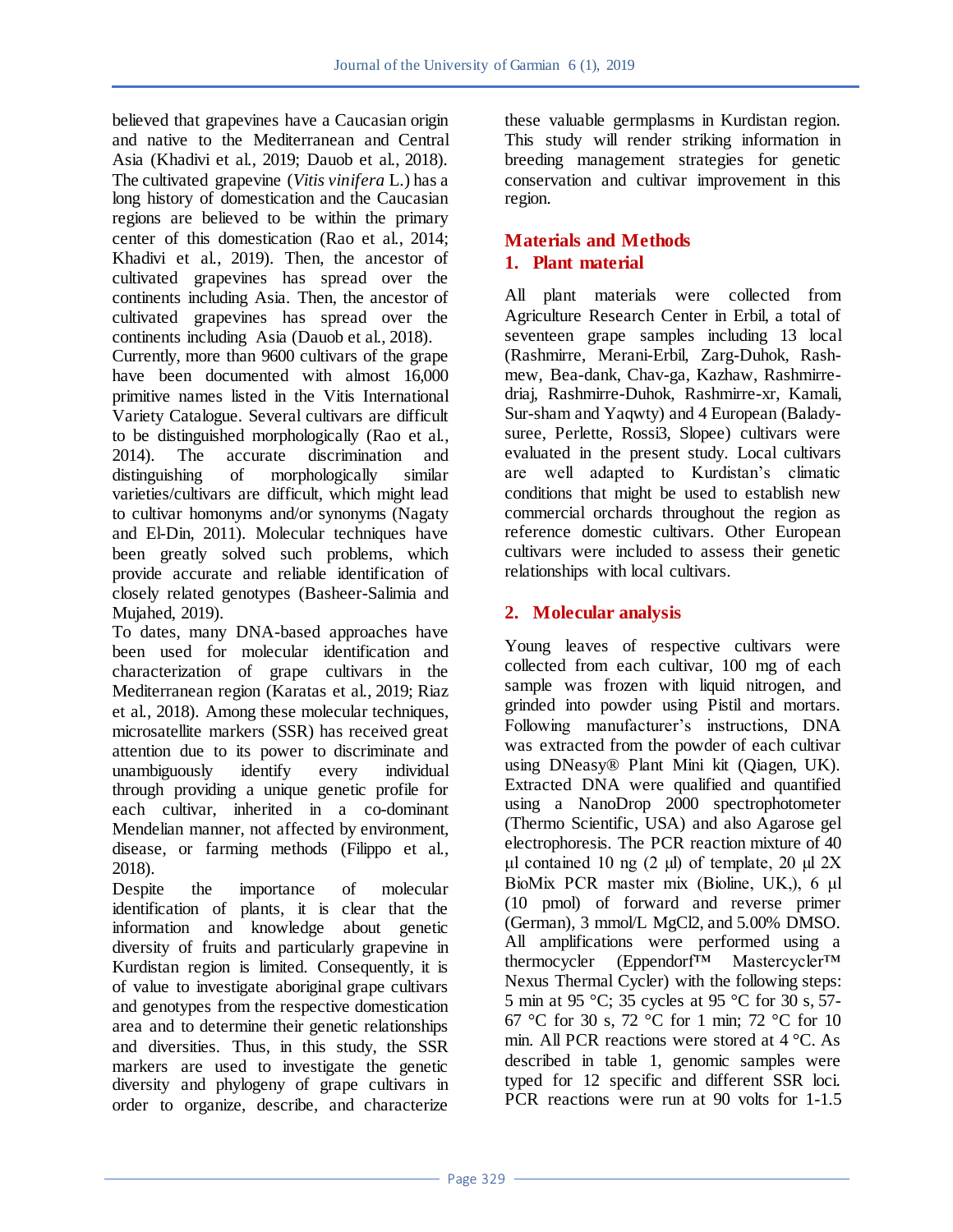hours in a horizontal gel electrophoresis unit (Fisher scientific, USA). The gel was visualized under a UV lamp and followed by capturing a clear picture using a Nikon digital camera.

### **3. Data scorning and cluster analysis**

Gel electrophoresis images were used to score and analyze SSR-data. Number of alleles (Na), allele size (bp), expected heterozygosity (He), mean of observed heterozygosity (Ho), Polymorphism information content (PIC), Major allele frequency (MAF), F(Null) null allele frequency estimate (NF) and P-values, genetic distances and phylogenetic tree, all were analyzed and constructed using Power marker V3.0. Fig Tree V1.3.1 software was also used to visualize the phylogenetic tree of the studied samples (Rambaut, 2009).

### **Results and Discussion**

Satisfactory amplification products of all the SSR primer pairs used were obtained and they were multiallelic. As shown in table 2, VMC5G1 locus showed the lowest number of different alleles (Na) (three alleles) and VMC1C10 locus observed the highest (nine alleles) with a total of 63 alleles considering all loci (in an average of 5.25 alleles). Previous studies on grapes confirmed that the VVS2 locus was given the highest number of alleles (Nunez et al., 2004; Şelli et al., 2007; Tangolar et al., 2009; Agar et al., 2012). The average number of different alleles in the present study was 5.25, which is relatively similar to the average number of alleles observed by previous studies (Emanuelli et al., 2013).

The estimated heterozygosity (He) varied within a range between 0.3045 (VMC5G1) and 0.7993 (VMC1C10). In addition, the observed heterozygosity (Ho) ranged from 0.00 (VMC1G3-2, VMC2E2, VMC2A9, VMC5G1, VRZAG79, VMC5E11 and VMC16D4) to 0.8824 (VMC2C10), indicating the highest level of genetic diversity within the respective germplasm for VMC2C10 locus (Table 2). In light of previous findings, wide diversities were found among clonally propagated, outbreeding and perennial species of *Vitis vinifera* (Hvarleva et al., 2004; Dzhambazova et al., 2009). The

VMC2C10 locus might remarkably involve high levels of heterozygosity in grapes.

The usefulness and importance of each microsatellite marker (SSR) for reliable distinction is assessed by PIC value (Martín et al., 2003). Table 2 shows that the calculated PIC values among all pairs of markers ranged from 0.2809 (VMC5G1) to 0.7766 (VMC1C10), followed by 0.7483 and 0.7430 (VMC1G3-2 and VMC2E2). According to (Martin et al. 2003), the PIC and Ne are estimators of usefulness of SSRs for cultivar distinction. In addition, the major allele frequency of major per locus was 0.2941–0.8235, with an average of 0.4853 which is similar to findings reported by (Wei et al., 2014). It might be of adaptive significance to detect high proportion of rare alleles. The capture and preservation of such alleles and genotypes is a valuable objective of any conservation strategy (Park et al., 2009). Despite most SSR locus showed a significant heterozygote in all studied cultivars with Pvalues ranged from  $0.85$ -1.00 (P< 0.001), some loci (VMC5E11 and VMC16D4) showed very low heterozygote results with P-values of 1.00 (P< 0.001). The excess of homozygotes for latter loci may be due to the presence of null alleles (Brookfield, 1996; Flajoulot et al., 2005).

Pairwise genetic similarities were also calculated using Dice's coefficient. As shown in table 3, results demonstrated genetic similarities among the grape cultivars from 0.17 (between Sur-sham and Rash-mew cultivars) to 1.00 (between Balady-suree and Bea-Dank, Kamali, Kazhaw, Merani-Erbil, Perlette, Rash-mew, Rashmirredriaj, Rashmirre-Duhok, Sur-sham, Zarg-Duhok). The genetic similarity in a grape germplasm in Turkey were ranged from 0.125 to 1.00 (Eyduran et al., 2016). Also, a range of 0.14–0.93 for the genetic similarity in grape germplasms of different Iranian grape cultivars were reported by (Khadivi et al., 2019).

Moreover, with the results obtained from the UPGMA cluster analysis, a dendrogram was constructed to clarify the genetic relationship between all the studied cultivars. The dendrogram revealed valuable genetic variation among studied cultivars, which grouped them into three main clusters (Fig. 1).

The first main cluster (blue color) consisted of six cultivars including Bea-dank, Kamali,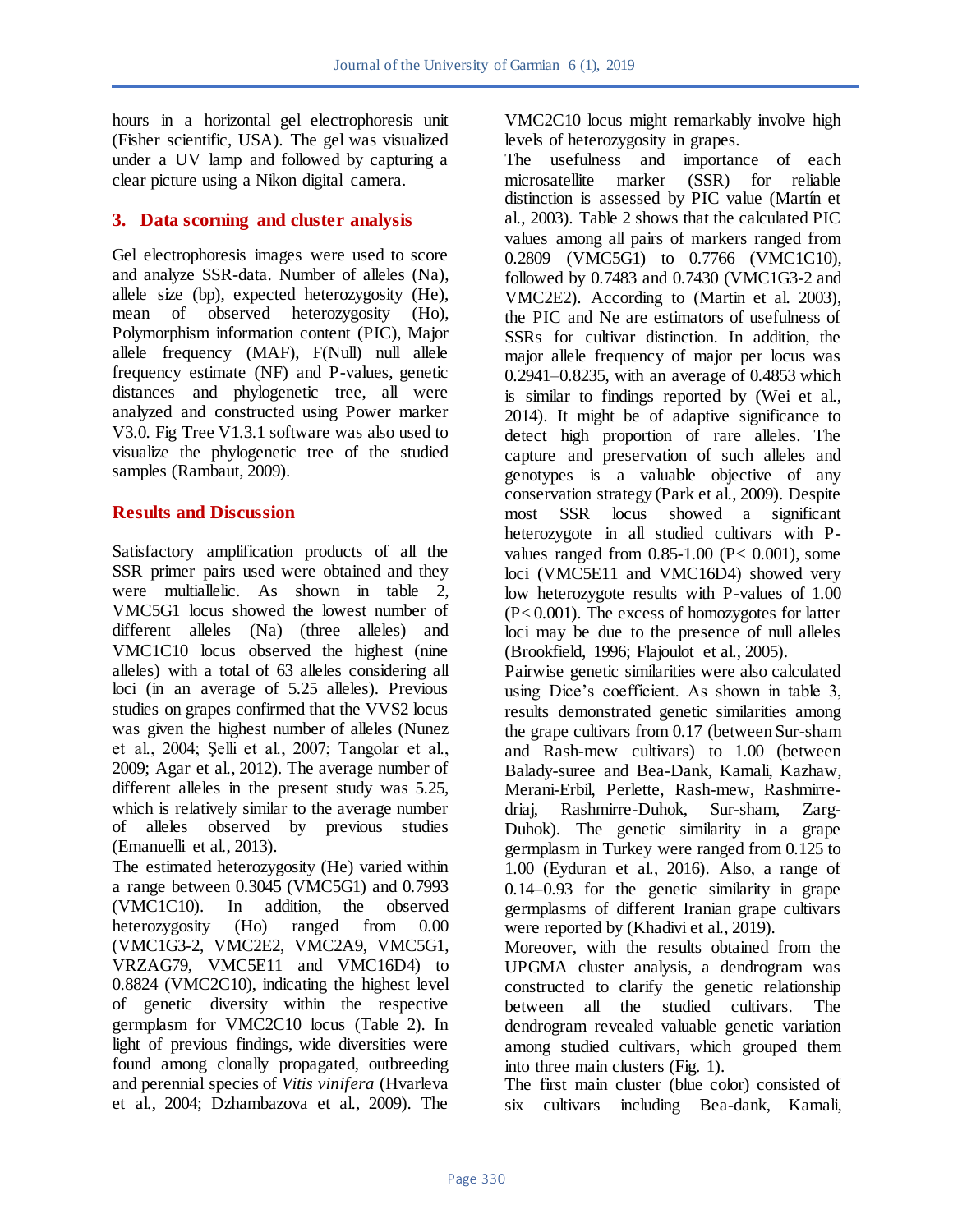Merani-Erbil, Rash-mew, Sur-sham and Zarg-Duhok. The second cluster (orange color) contained five cultivars namely, Rashmirredriaj, Rashmirre-Duhok, Rashmirre-xr, Kazhaw and Yaqwty. Also, four cultivars including Perlette, Rossi3, Slopeethe and Rashmirre were belonged to the third cluster (brown colour). Despite obtaining three main clusters, two other clusters (red and green colours) were determined and each of them contained only one cultivar (Balady-suree and Chav-ga respectively). Genotypic analysis of the studied grape germplasm at 12 nuclear microsatellite (SSR) loci demonstrated high levels of genetic variations. These variations might due to the variable environmental conditions of the origins of selected grapevines in Kurdistan region/North of Iraq. This result is similar to previous findings reported in different grapevine datasets, which are beneficial for breeders that they take advantage of these genetic variants in order to improve existing cultivars and create new varieties or accessions. (Martín et al., 2003; Grassi et al., 2006; Lopes et al., 2009; Pipia et al., 2012; Imazio et al., 2013; Khadivi et al., 2019).

According to the traditional and local nomenclature, it was expected to observe the Rashmirre cultivar with the other cultivars of Rashmirre (Rashmirre-driaj, Rashmirre-Duhok, and Rashmirre-xr). However, the presence of Rashmirre with Perlette, Rossi3 and Slopee (brown cluster) might be due to the wrong identification by farmers or local research centers based on its morphological characteristics. As stated above, it is difficult to accurately discriminate and distinguish cultivars that are morphologically very similar, which subsequently leads to cultivar homonyms (Nagaty and El-Din, 2011). This result might be counted as new a finding, suggesting further analysis to confirm the phylogenetic position of the Rashmiree cultivar.

In conclusion, the genetic evaluation of the studied cultivars observed high genetic variation values giving valuable information to determine relationships between local and European grape cultivars in the study area. The SSR data of this study is of importance to introduce worthy inputs contributing further grapevine selection and breeding strategies to protect and exploit the grapevine germplasm in the studied region.

### **References**

- 1. Agar G, Yildirim N, Ercisli S, et al. (2012) Determination of genetic diversity of *Vitis vinifera* cv. Kabarcik populations from the Coruh Valley using SSR markers. Biochemical Genetics 50: 476-483.
- 2. Basheer-Salimia R and Mujahed A. (2019) Genetic diversity of grapevine (*Vitis vinifera*  L.) as revealed by ISSR markers. Journal of Plant Biotechnology 46: 1-8.
- 3. Brookfield J. (1996) A simple new method for estimating null allele frequency from heterozygote deficiency. Molecular Ecology 5: 453-455.
- 4. Dauob R, Makhoul G and Mahfoud H. (2018) Genetic Diversity among Grapevine (*Vitis vinifera* L.) Cultivars of Tartous Province (Syria) using Microsatellite Markers. International Journal of Agriculture & Environmental Science 5: 54-58.
- 5. Dzhambazova T, Tsvetkov I, Atanassov I, et al. (2009) Genetic diversity in native Bulgarian grapevine germplasm (*Vitis vinifera* L.) based on nuclear and chloroplast microsatellite polymorphisms. Vitis 48: 115–121.
- 6. Emanuelli F, Lorenzi S, Grzeskowiak L, et al. (2013) Genetic diversity and population structure assessed by SSR and SNP markers in a large germplasm collection of grape. BMC plant biology 13: 39.
- 7. Eyduran SP, Ercisli S, Akin M, et al. (2016) Genetic characterization of autochthonous grapevine cultivars from Eastern Turkey by simple sequence repeats (SSRs). Biotechnology & Biotechnological Equipment 30: 26-31.
- 8. Filippo F, Elisabetta N, La MS, et al. (2018) First characterisation of minor and neglected *Vitis vinifera* L. cultivars from Mount Etna. Horticultural Science 45: 37-46.
- 9. Flajoulot S, Ronfort J, Baudouin P, et al. (2005) Genetic diversity among alfalfa (Medicago sativa) cultivars coming from a breeding program, using SSR markers.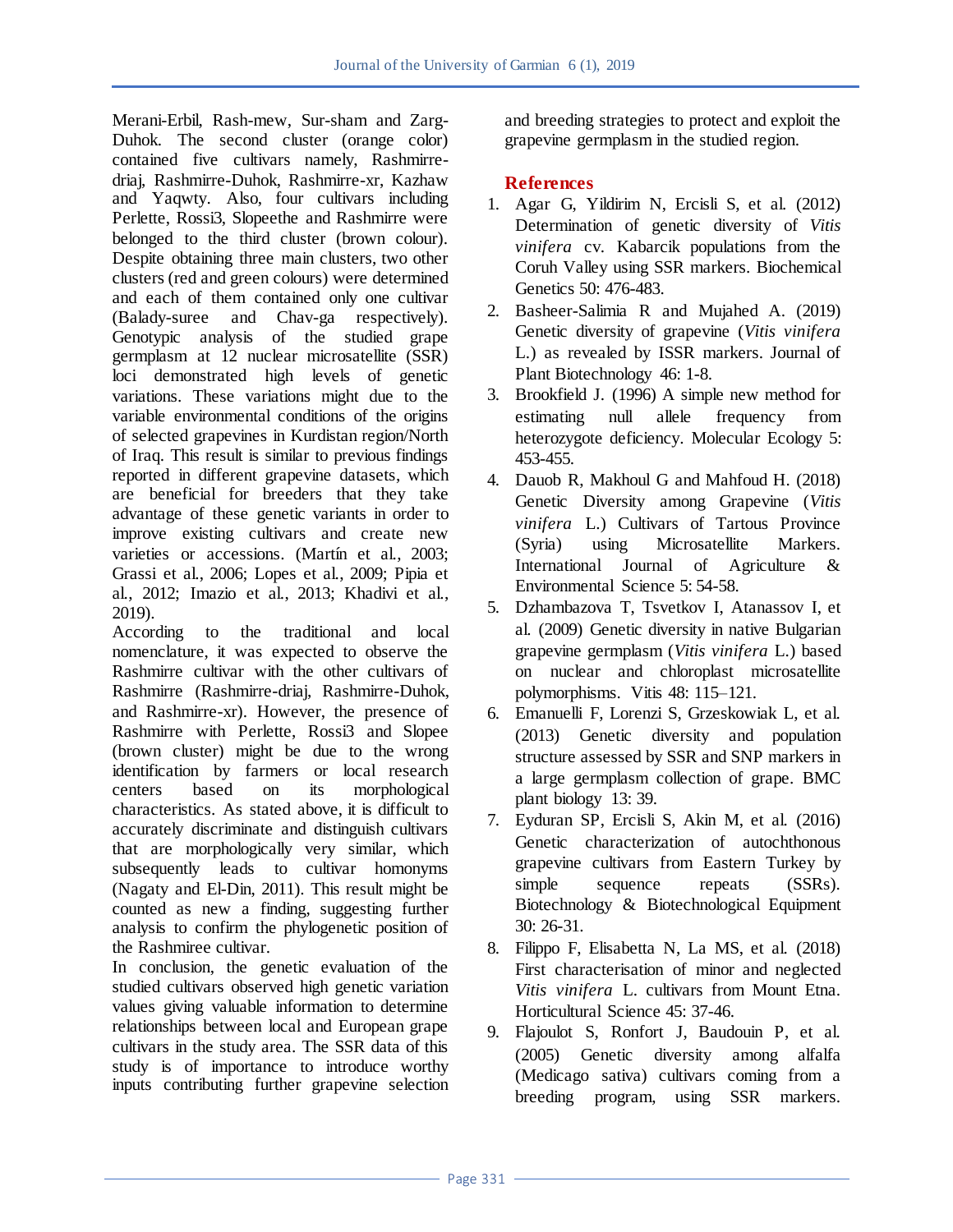Theoretical and Applied Genetics 111: 1420- 1429.

- 10. Grassi F, Labra M, Imazio S, et al. (2006) Phylogeographical structure and conservation genetics of wild grapevine. Conservation Genetics 7: 837-845.
- 11. Hvarleva T, Rusanov K, Lefort F, et al. (2004) Genotyping of Bulgarian *Vitis vinifera* L. cultivars by microsatellite analysis. Vitisgeilweilerhof- 43: 27-34.
- 12. Imazio S, Maghradze D, De Lorenzis G, et al. (2013) From the cradle of grapevine domestication: molecular overview and description of Georgian grapevine (*Vitis vinifera* L.) germplasm. Tree Genetics & Genomes 9: 641-658.
- 13. Karatas H, karaağaç E, karataş d, et al. (2019) Molecular analysis of grapevine germplasm by SSR (simple sequence repeats) in diyarbakir province, Turkey. Applied Ecology and Environmental Research 17: 3927-3939.
- 14. Khadivi A, Gismondi A and Canini A. (2019) Genetic characterization of Iranian grapes (*Vitis vinifera* L.) and their relationships with Italian ecotypes. Agroforestry Systems 93: 435-447.
- 15. Laucou V, Launay A, Bacilieri R, et al. (2018) Extended diversity analysis of cultivated grapevine *Vitis vinifera* with 10K genomewide SNPs. PLoS One 13: 1-27. e0192540.
- 16. Lopes M, Mendonça D, Rodrigues dos Santos M, et al. (2009) New insights on the genetic basis of Portuguese grapevine and on grapevine domestication. Genome 52: 790- 800.
- 17. Martín J, Borrego J, Cabello F, et al. (2003) Characterization of Spanish grapevine cultivar diversity using sequence-tagged microsatellite site markers. Genome 46: 10-18.
- 18. Nagaty MA and El-Din E-AS. (2011) Molecular characterization and genetic relationships among some grape (*Vitis vinifera*  L.) cultivars as revealed by RAPD and SSR markers. European Journal of Experimental Biology 1: 71-82.
- 19. Nunez Y, Fresno J, Torres V, et al. (2004) Practical use of microsatellite markers to

manage *Vitis vinifera* germplasm: molecular identification of grapevine samples collected blindly in DO "El Bierzo"(Spain). The Journal of Horticultural Science and Biotechnology 79: 437-440.

- 20. Park Y-J, Lee JK and Kim N-S. (2009) Simple sequence repeat polymorphisms (SSRPs) for evaluation of molecular diversity and germplasm classification of minor crops. Molecules 14: 4546-4569.
- 21. Pipia I, Gogniashvili M, Tabidze V, et al. (2012) Plastid DNA sequence diversity in wild grapevine samples (*Vitis vinifera* subsp. sylvestris) from the Caucasus region. Vitis 51: 119-124.
- 22. Rambaut A. (2009) FigTree v1. 3.1: Tree figure drawing tool. Edinburgh, UK.
- 23. Rao V, Narayanaswamy P and Murthy B. (2014) Genetic Diversity Analysis in Grape (*Vitis vinifera* L.) Germplasm using Microsatellite Markers. American International Journal of Research in Formal, Applied & Natural Sciences 6: 12-18.
- 24. Riaz S, De Lorenzis G, Velasco D, et al. (2018) Genetic diversity analysis of cultivated and wild grapevine (*Vitis vinifera* L.) accessions around the Mediterranean basin and Central Asia. BMC Plant Biology 18: 137.
- 25. Schuck MR, Biasi LA, Moreira FM, et al. (2014) Use of microsatellite markers to assess the identity and genetic diversity of Vitis labrusca and Vitis rotundifolia cultivars. Acta Scientiarum. Agronomy 36: 301-308.
- 26. Şelli F, Bakır M, Inan G, et al. (2007) Simple sequence repeat-based assessment of genetic diversity in Dimrit and Gemre grapevine accessions from Turkey. Vitis 46: 182-187.
- 27. Tangolar SG, Soydam S, Bakir M, et al. (2009) Genetic analysis of grapevine cultivars from the eastern Mediterranean region of Turkey based on SSR Markers. Tarim Bilim Derg 15: 1-8.
- 28. Wei X, Wang L, Zhang Y, et al. (2014) Development of simple sequence repeat (SSR) markers of sesame (Sesamum indicum) from a genome survey. Molecules 19: 5150-5162.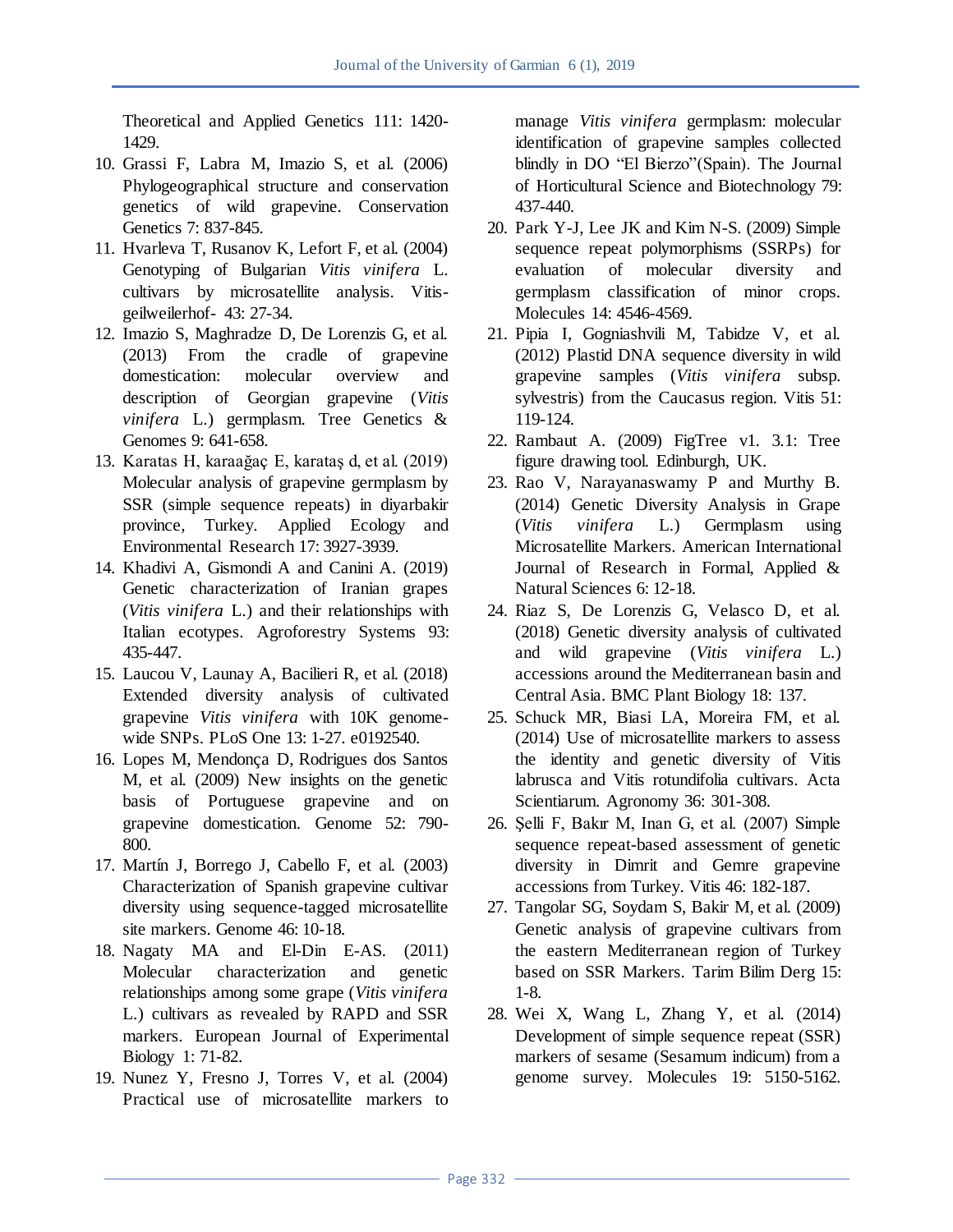| NO.          | LOCUS    | <b>FORWARD 5'---------3'</b>       | <b>REVERS</b> 5'---------3'     |
|--------------|----------|------------------------------------|---------------------------------|
| 1.           | VMC2B11  | A A GA A GGTGA CACCA GCGGA         | CCCCTCACCCTGTTACCAAA            |
| 2.           | VMC1G3-2 | GATAGTTACCATACTTAGTCGGA            | ACTTAGCTTCAGAAGAAAATAGA         |
| 3.           | VMC2E2   | CTTGTACACCCAAGATCTTCCA             | TTAGTTAGTCATCTTCCACCCTCA        |
| $\mathbf{4}$ | VMC1C10  | CACAGCTGTTCCAAGTCCCA               | ACAAGCCTTCCGCCACTCTC            |
| .5.          | VMC7A4   | TA A GGTGGA TTA GTTTTG GGTC        | AAACTCCAAAGCATCTGATTCT          |
| 6.           | VMC4G6   | CCTTGAAGAGATGAGTTTGCTA             | TATTTAACTTTGTGCCTCTGCT          |
| 7.           | VMC2A9   | CA A TCA A A TCA GTTGA TTGGA CA    | TTGGA A GA TTA TTTT GCT GGCT    |
| 8.           | VMC5G1   | GA ACTA A ATGA A GCT GGA A A A GA  | A A A TTGCTTTGA A TGA A CA CTG  |
| 9.           | VRZA G79 | A GA TTGTGGA GGA GGGA A CA A A CCG | TGCCCCCATTTTCAAACTCCCTTCC       |
| 10.          | VMC5E11  | ATTGGGTTGTATGATATTATTTT            | TATTTATGTATTAGCATGCTTTT         |
| 11.          | VMC16D4  | TAGAATACACAGGCCATATACAA            | GGTTA GGA TGCTTA TA GA A GA A G |
| 12.          | VMC2C10  | CCATGTTTCTATAGTTCTTCGGC            | GATGTCCATATATTGGGTCCTG          |
|              |          |                                    |                                 |

| Table 1: Sequences of SSR primers used to characterize grapevine cultivars in Kurdistan region |  |  |  |
|------------------------------------------------------------------------------------------------|--|--|--|
|                                                                                                |  |  |  |

**Table 2: Number of alleles (Na), allele size (bp), expected heterozygosity (He) and mean observed heterozygosity (Ho), Polymorphism information content (PIC), Major allele frequency (MAF), F(Null) null allele frequency estimate (NF) and P-values in microsatellite loci of 17 cultivars of** *Vitis vinifera* **in Kurdistan region.**

| <b>LOCUS</b>                     | <b>NA</b>      | <b>ALLELE</b><br>SIZE (BP) | (He)   | (Ho)   | <b>PIC</b> | $M_{AF}$ | NF        | $P-Val.$ |
|----------------------------------|----------------|----------------------------|--------|--------|------------|----------|-----------|----------|
| VMC <sub>2</sub> B <sub>11</sub> | 7              | 170-280                    | 0.6696 | 0.2353 | 0.6400     | 0.5294   | 0.5839    | 1.0000   |
| <b>VMC1G3-2</b>                  | 6              | 170-290                    | 0.7820 | 0.0000 | 0.7483     | 0.2941   | 1.0000    | 1.0000   |
| VMC <sub>2</sub> E <sub>2</sub>  | 6              | 180-290                    | 0.7751 | 0.0000 | 0.7430     | 0.3529   | 1.0000    | 1.0000   |
| VMC1C10                          | 9              | 190-300                    | 0.7993 | 0.4706 | 0.7766     | 0.3529   | 0.2773    | 0.9949   |
| VMC7A4                           | 7              | 140-250                    | 0.7751 | 0.1176 | 0.7433     | 0.3235   | 0.7406    | 1.0000   |
| VMC4G6                           | 4              | 130-190                    | 0.4637 | 0.3529 | 0.4253     | 0.7059   | 0.1045    | 0.9995   |
| VMC <sub>2</sub> A <sub>9</sub>  | $\overline{4}$ | 130-160                    | 0.5606 | 0.0000 | 0.4947     | 0.5882   | 0.9999    | 1.0000   |
| VMC5G1                           | 3              | 130-180                    | 0.3045 | 0.0000 | 0.2809     | 0.8235   | 0.9828    | 1.0000   |
| VRZAG79                          | 4              | 260-360                    | 0.5882 | 0.0000 | 0.5128     | 0.5294   | 0.9999    | 1.0000   |
| VMC5E11                          | 4              | 200-260                    | 0.6367 | 0.0000 | 0.5694     | 0.4706   | 1.0000    | 1.0000   |
| VMC16D4                          | 5              | 190-350                    | 0.6851 | 0.0000 | 0.6305     | 0.4118   | 1.0000    | 1.0000   |
| VMC2C10                          | $\overline{4}$ | 160-240                    | 0.6730 | 0.8824 | 0.6133     | 0.4412   | $-0.1792$ | 0.8590   |
| <b>AVERAGE</b>                   | 5.25           |                            | 0.6427 | 0.1716 | 0.5982     | 0.4853   |           |          |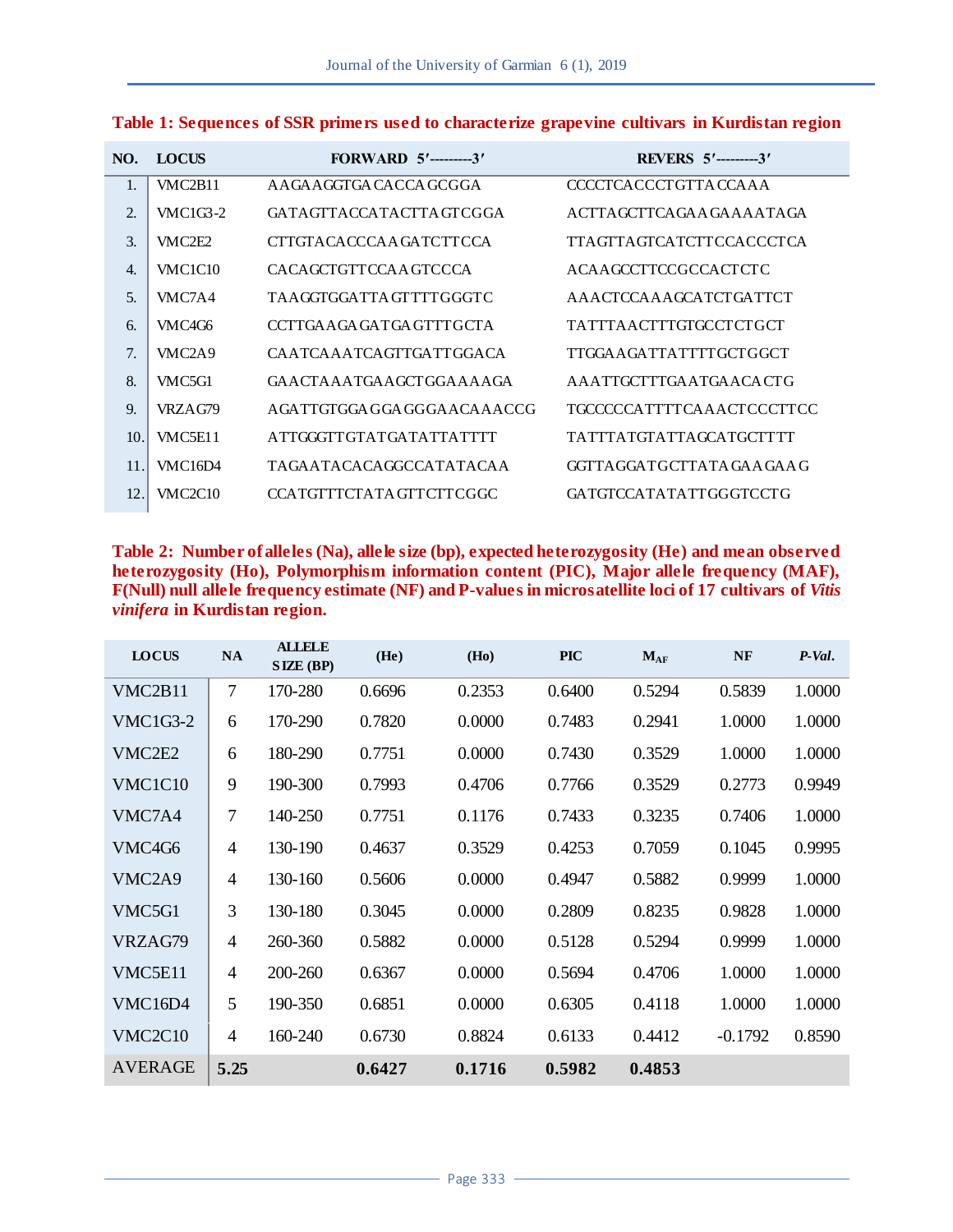| Table 3: Matrix of genetic similarities |                     |                 |                       |      |        |              |              |                 |          | among respective |                                    |                            |                     |                |          | grapevine cultivars estimated by Dice's coefficient based on | <b>SSR</b> data                    |
|-----------------------------------------|---------------------|-----------------|-----------------------|------|--------|--------------|--------------|-----------------|----------|------------------|------------------------------------|----------------------------|---------------------|----------------|----------|--------------------------------------------------------------|------------------------------------|
| <b>OUT</b>                              | <b>Balady-suree</b> | <b>Bea-dank</b> | $C$ <sub>bav-ga</sub> |      | Kamali | <b>Wadaw</b> | Merani-Erbil | <b>Perlette</b> | Rash-mew | <b>Rashmirre</b> | <b>figure</b><br><b>Rashmirre-</b> | Duhok<br><b>Rashmirre-</b> | <b>Rashmirre-xr</b> | <b>Eisso A</b> | Slopee   | weys-.ing                                                    | <b>Лирв<math>\mathbf{A}</math></b> |
| Balady-suree                            | 0.0                 |                 |                       |      |        |              |              |                 |          |                  |                                    |                            |                     |                |          |                                                              |                                    |
| Bea-dank                                | 1.0                 | 0.0             |                       |      |        |              |              |                 |          |                  |                                    |                            |                     |                |          |                                                              |                                    |
| Chav-ga                                 | 0.86                | $0.83\,$        | 0.00                  |      |        |              |              |                 |          |                  |                                    |                            |                     |                |          |                                                              |                                    |
| Kamali                                  | 1.00                | 0.36            | 0.83                  |      | 0.00   |              |              |                 |          |                  |                                    |                            |                     |                |          |                                                              |                                    |
| Kazhaw                                  | 1.00                | 0.42            | 0.75                  |      | 0.61   | 0.00         |              |                 |          |                  |                                    |                            |                     |                |          |                                                              |                                    |
| Merani-Erbil                            | 1.00                | 0.47            | 0.92                  |      | 0.19   | 0.63         | 0.00         |                 |          |                  |                                    |                            |                     |                |          |                                                              |                                    |
| Perlette                                | 1.00                | $0.61\,$        | 0.75                  | 0.72 |        | 0.50         | 0.86         | 0.00            |          |                  |                                    |                            |                     |                |          |                                                              |                                    |
| Rash-mew                                | 1.00                | 0.44            | 0.92                  | 0.42 |        | 0.55         | 0.42         | 0.86            | 0.00     |                  |                                    |                            |                     |                |          |                                                              |                                    |
| Rashmirre                               | 0.94                | 0.57            | 0.75                  | 0.76 |        | 0.46         | 0.73         | 0.38            | 0.82     | 0.00             |                                    |                            |                     |                |          |                                                              |                                    |
| Rashmirre-driaj                         | 1.00                | 0.50            | 0.92                  | 0.44 |        | 0.50         | 0.38         | 0.63            | 0.52     | 0.67             | 0.00                               |                            |                     |                |          |                                                              |                                    |
| Rashmirre-Duhok                         | 1.00                | $0.67\,$        | 0.75                  | 0.69 |        | 0.46         | 0.69         | 0.58            | 0.63     | 0.38             | 0.46                               | 0.00                       |                     |                |          |                                                              |                                    |
| Rashmirre-xr                            | 0.94                | 0.46            | 0.83                  | 0.73 |        | 0.23         | $0.67\,$     | 0.63            | 0.65     | 0.33             | 0.46                               | 0.32                       | 0.00                |                |          |                                                              |                                    |
| Rossi3                                  | 0.94                | 0.63            | 0.75                  | 0.73 |        | 0.57         | 0.82         | 0.38            | 0.73     | 0.50             | 0.71                               | 0.65                       | 0.58                | 0.00           |          |                                                              |                                    |
| Slopee                                  | 0.94                | 0.79            | 0.92                  | 0.73 |        | 0.73         | 0.82         | 0.46            | 0.73     | 0.75             | 0.71                               | 0.73                       | 0.75                | 0.25           | 0.00     |                                                              |                                    |
| Sur-sham                                | 1.00                | 0.47            | 0.86                  |      | 0.36   | 0.41         | 0.38         | 0.80            | 0.17     | 0.69             | 0.52                               | 0.55                       | 0.57                | $0.67\,$       | $0.67\,$ | 0.00                                                         |                                    |
| Yaqwty                                  | 0.94                | 0.42            | 0.83                  |      | 0.40   | 0.32         | 0.48         | 0.69            | 0.46     | 0.57             | 0.40                               | 0.57                       | 0.44                | 0.69           | 0.69     | 0.32                                                         | $_{0.00}$                          |
| Zarg-Duhok                              | 1.00                | 0.36            | 0.83                  |      | 0.33   | 0.61         | 0.38         | 0.61            | 0.33     | 0.73             | 0.41                               | 0.69                       | 0.73                | 0.57           | 0.57     | 0.36                                                         | 0.42                               |
|                                         |                     |                 |                       |      |        |              |              |                 |          |                  |                                    |                            |                     |                |          |                                                              |                                    |